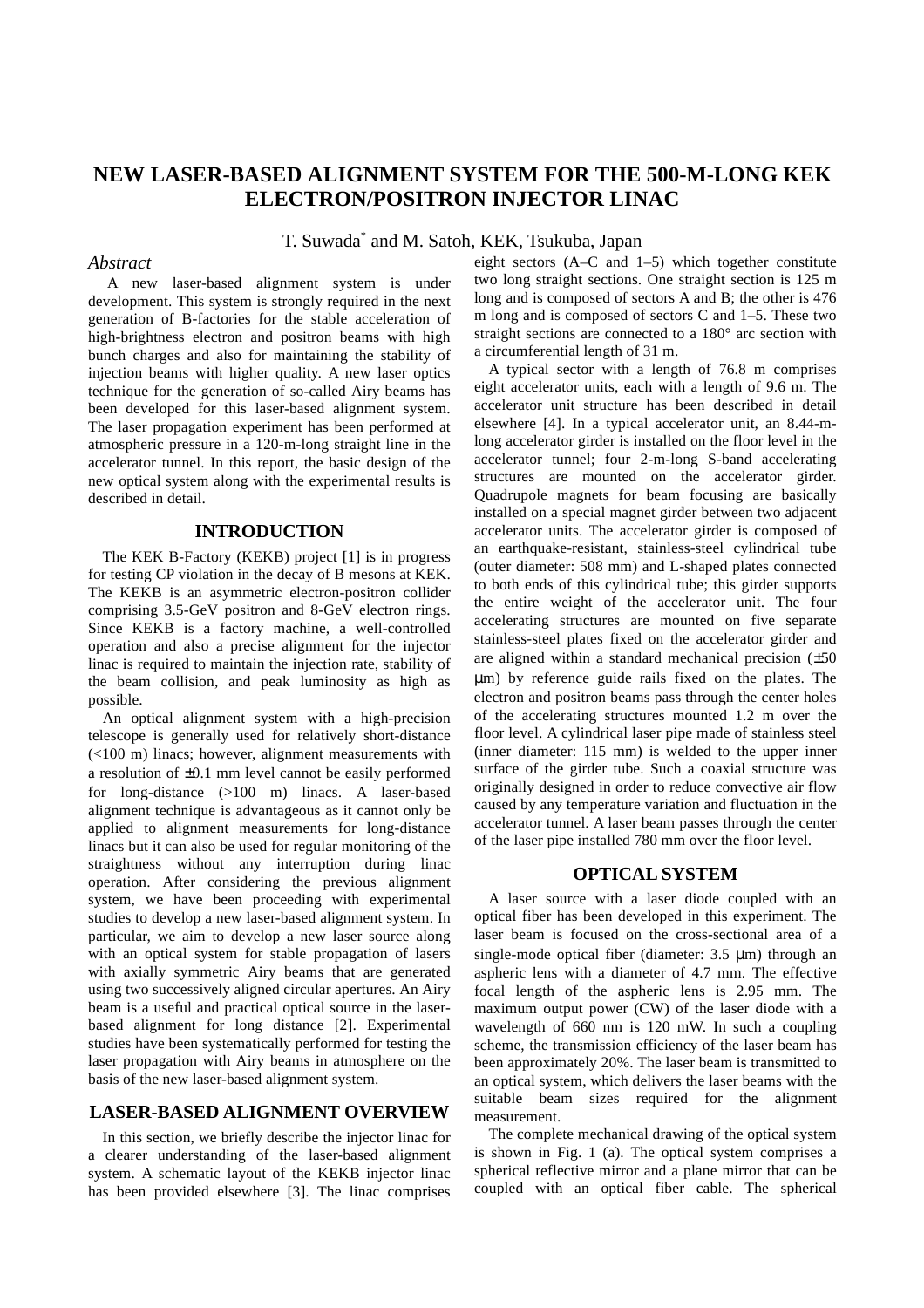reflective mirror is aluminum-coated and has a diameter of 152.4 mm, a wavefront aberration of  $\lambda/4$ , and an effective focal length of 152.4 mm. The plane mirror is composed of quartz and has a thickness of 6 mm and diameter of 90 mm. Dielectric multilayers with a thickness of 2 µm are evaporated in vacuum on the reflection surface of this plane mirror. Its reflectance is greater than 99.5% at 660 nm, and its wavefront aberration is  $\lambda/2$ . The plane mirror has a circular aperture (diameter: 1 mm) for the laser beam injection and is inclined by 45° with respect to the laser axis.





Figure 1: Optical system with two reflective mirrors. (a) Mechanical drawing of the optical system and (b) the enlarged drawing (not scaled) of the central portion of the plane mirror.

Figure 1 (b) shows the enlarged schematic drawing of the central portion of the plane mirror. The laser beam is ejected from the fiber end with a numerical aperture of 0.1 and is transmitted through the first circular aperture slit (diameter:  $10 \mu m$ ) fixed 0.1 mm behind the end of the fiber. Such optical configurations transform the Gaussian laser beam into a beam with the well-known Airy patterns. The laser beam is completely diffracted, and thus, it has the center spot (Airy disc) with causing diffraction fringes. The second circular aperture slit may generate a so-called Airy beam without any diffraction fringes because this slit truncates such fringes and retains the central Airy disc. This Airy beam is then transmitted to the spherical reflective mirror, which suitably expands the beam sizes as per requirements in the alignment measurements; these expanded beams are reflected to the plane mirror. The beam sizes are determined on the basis of the transmission length between the centers of the reflective and plane mirrors under the condition of a fixed focal length. The laser beam is reflected by the plane mirror, and this collimated laser beam is delivered to the central positions of the laser pipe. The laser power delivered by the plane mirror is  $\sim$ 1 mW, while the laser power injected

into the optical system is  $\sim$  14 mW. The total transmission efficiency of the laser power has be obtained to be  $\sim$ 1%.

#### **LASER-PROPAGATION EXPERIMENT**

A laser beam propagation experiment was performed at atmospheric pressure along a 120-m-long straight line in the accelerator tunnel. In order to adjust the laser optics, the laser beam was focused from the optical system down to a waist point, and symmetrically expanded again over the distance of 120 m.



Figure 2: Laser profile obtained at a distance of 60 m away from the laser source.

The beam sizes were measured using a CCD camera along the line at intervals of 20 m from the laser source. Figure 2 shows a typical laser profile obtained at 60 m, which is close to the waist point. Figure 3 shows the variations in the horizontal and vertical beam sizes as a function of the distance from the laser source.



Figure 3: Variations in the horizontal and vertical beam sizes as a function of the distance from the laser source.

It can be observed that the horizontal and vertical variations in the beam sizes along the line are slightly asymmetric. This may be due to the insufficient angular adjustment of the spherical reflective mirror.

#### **LASER-PROPAGATION ANALYSIS**

The obtained results are analyzed on the basis of a least-squares fitting procedure with well-known Gaussian laser optics [5] as

$$
\omega = \omega_0 \sqrt{1 + \left(\frac{z - z_0}{z_R}\right)^2},\tag{1}
$$

where  $\omega$  is the beam size at each location depending on the distance  $(z)$  from the laser source;  $\omega_0$ , the beam size at